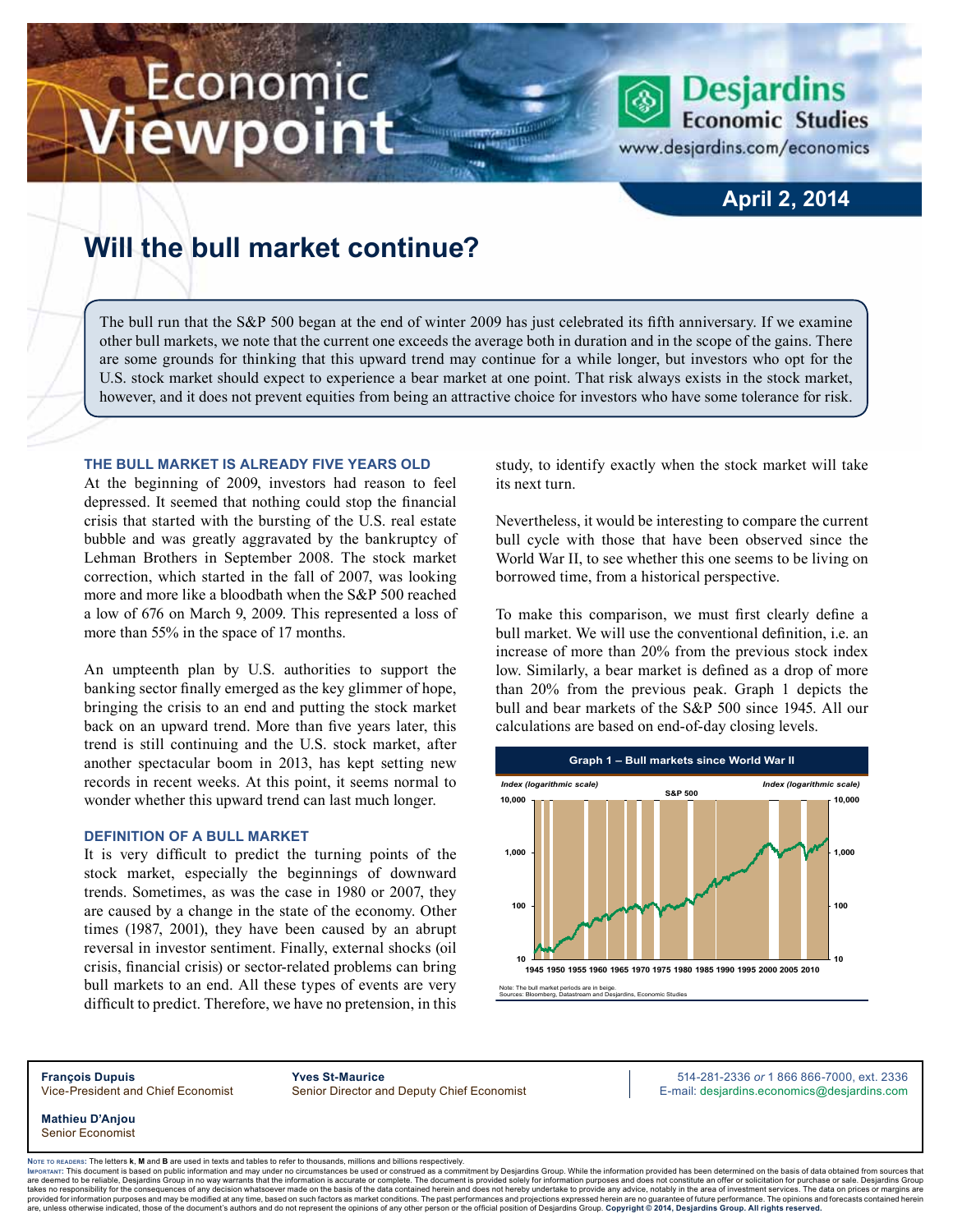

This study will focus mainly on the S&P 500 index, which is often considered the best benchmark index of the U.S. stock market. Contrary to the S&P 500, which has been on the upswing since March 10, 2009, the Canadian stock market suffered a slump of more than 20% in 2011. The S&P/TSX has since embarked on a new bull run, but it is still of small scope, in terms of both time and gains. Many European stock markets also experienced a significant downturn in 2011, in conjunction with the European financial crisis. As many of these indexes haven't reach new high yet, it is a lot less relevant to ask if the current uptrend is exaggerated. For that reason, the remainder of this study will focus exclusively on the S&P 500. Its trends will in any case have a major impact on the results of the other major stock markets.

#### **Comparison with other bull markets**

Table 1 shows the scope of the S&P 500 bull markets since World War II. Their have been 10 episodes of bull markets, excluding the current one, over a period of approximately 65 years. On average, the bull markets lasted nearly 1,800 days, i.e. approximately 5 years, and the gains made by the S&P 500 from bottom to top were 162%.

However, these averages are inflated by the extraordinary period from 1987 to 2000, during which the value of the S&P 500 increased more than five-fold. This was followed by a brutal awakening, with the bursting of the technology bubble. If we exclude that event and the weakest of the bull markets, we get an average duration of  $4\frac{1}{2}$  years and gains of 126% for the eight remaining bull markets. Still, we note that, even if we exclude the extreme cases, there is large dispersion around the average.

Regardless of the basis for comparison, the current bull market constitutes one of the better ones observed since World War II. If we assume that it came to an end on April 1, 2014, the date of its latest peak, the bull market lasted over five years. In terms of gains, the current bull market is even more impressive, with a gain of 179%.

It is therefore fair to say that the current bull market is already well advanced from a historical perspective. But that does not mean that it is destined to end soon, since there have been three bull markets that lasted more than six years.

#### **A few reasons not to worry too much**

Even though it would seem to have lasted quite a while already, there are a few good reasons to think that the bull market could keep going.

First of all, it is important to keep in mind that the boom started after a veritable collapse. The bear market that lasted from October 2007 to March 2009 was clearly the most painful one since World War II: the S&P 500 lost 57% of its value (see table 1).

At its trough of 676 points, reached on March 9, 2009, the S&P 500 had plunged to a low that had not been seen since 1996. Only a real risk of collapse by the modern financial system could account for such a weak U.S. stock market. Thus, a good portion of the rally of over 175% is explained merely by the fact that the financial crisis came to an end, and that the monetary and government authorities succeeded in avoiding a meltdown of the system.

| Table 1<br>Bull runs of the S&P 500 since 1945  |            |                 |       |                 |                   |
|-------------------------------------------------|------------|-----------------|-------|-----------------|-------------------|
| Date                                            |            | <b>Duration</b> |       | <b>Gain (%)</b> | Previous drop (%) |
| start                                           | end        | days            | years |                 |                   |
| 1947-05-20                                      | 1948-06-15 | 393             | 1.1   | 24              | $-28$             |
| 1949-06-14                                      | 1956-08-02 | 2,607           | 7.1   | 267             | $-21$             |
| 1957-10-23                                      | 1961-12-12 | 1,512           | 4.1   | 86              | $-22$             |
| 1962-06-27                                      | 1966-02-09 | 1,324           | 3.6   | 80              | $-28$             |
| 1966-10-08                                      | 1968-11-29 | 784             | 2.1   | 48              | $-22$             |
| 1970-05-27                                      | 1973-01-05 | 955             | 2.6   | 74              | $-36$             |
| 1974-10-04                                      | 1980-11-28 | 2,248           | 6.2   | 126             | -48               |
| 1982-08-13                                      | 1987-08-25 | 1,839           | 5.0   | 229             | $-27$             |
| 1987-12-05                                      | 2000-03-24 | 4,494           | 12.3  | 582             | $-34$             |
| 2002-10-10                                      | 2007-10-09 | 1.826           | 5.0   | 101             | -49               |
| 2009-03-10                                      | 2014-04-01 | 1,849           | 5.1   | 179             | $-57$             |
| Average prior to the current bull run           |            | 1.798           | 4.9   | 162             | $-32$             |
| Average excluding the strongest and the weakest |            | 1,637           | 4.5   | 126             | $-31$             |
|                                                 |            |                 |       |                 |                   |

Sources: Datastream, Bloomberg and Desjardins, Economic Studies